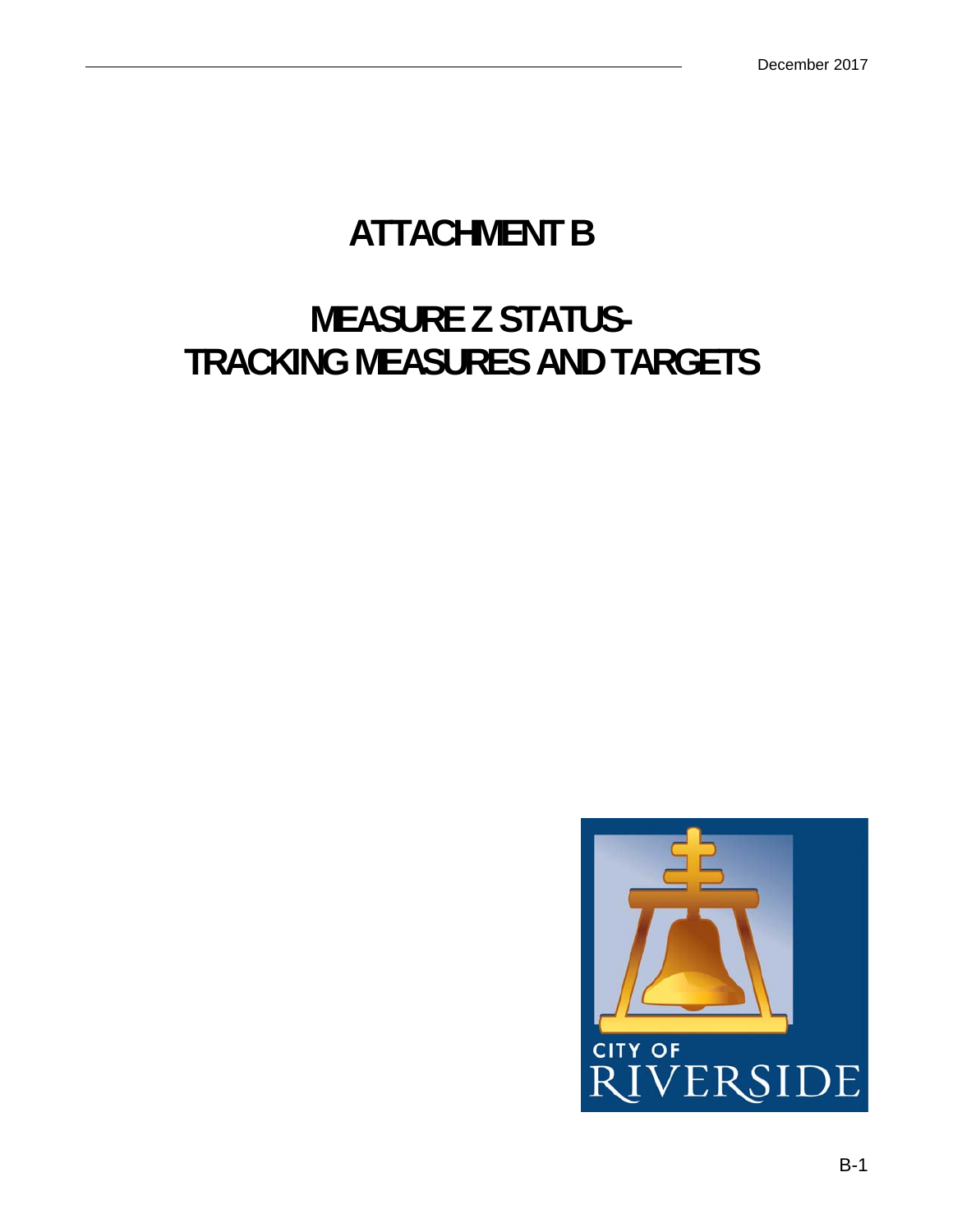# **MEASURE Z STATUS**

| <b>Measure Z Funding Items</b>                                                                                         | <b>Measure</b>                                                        | <b>Target</b>                                                                                                                                     | <b>Status</b>                                                                                                                                  |
|------------------------------------------------------------------------------------------------------------------------|-----------------------------------------------------------------------|---------------------------------------------------------------------------------------------------------------------------------------------------|------------------------------------------------------------------------------------------------------------------------------------------------|
| 20% General Fund<br>Reserve<br>(Financial Discipline/<br>Responsibility)                                               | <b>General Fund</b><br><b>Reserve level</b>                           | FY 2017/18: 15%<br>FYs 2018/19 - 2020/21:<br>20%<br>(Also a part of city-wide<br>program)                                                         | <b>General Fund reserves</b><br>are expected to meet<br>20% in FY 2017/18                                                                      |
| Payoff of the Balloon<br>\$32 million Pension<br><b>Obligation Bond</b><br>(Financial Discipline/<br>Responsibility)   | No measure<br>required                                                | No target required                                                                                                                                | <b>Implemented May 2017</b>                                                                                                                    |
| <b>Funding for</b><br><b>Workers Comp and</b><br><b>General Liability</b><br>(Financial Discipline/<br>Responsibility) | Reserve level in<br>the combined<br><b>Liability Fund</b>             | 50%<br>(In accordance with<br>formal City policy)                                                                                                 | <b>Expect to meet 50%</b><br>target by FY 2020/21                                                                                              |
| <b>Measure Z Spending</b><br>Contingency<br>(Financial Discipline/<br>Responsibility)                                  | No measure<br>required                                                | <b>Finance will track</b><br>contingency spending                                                                                                 | <b>Per Council action</b><br>of 12/19/17, the<br>contingency will be<br>used for construction of<br><b>Archives at the new Main</b><br>Library |
| <b>Additional Sworn Police</b><br>Positions (Public Safety)                                                            | Number of sworn<br>officers added                                     | Year 2: Add 17 Officers<br>Year 3: Add 16 Officers<br>Year 4: Add 14 Officers<br>Year 5: Add 13 Officers<br>(Also a part of city-wide<br>program) | 14 of 17 officers for Year<br>2 hired; recruitment<br>continues                                                                                |
| <b>Public Safety Non-</b><br><b>Sworn Positions and</b><br><b>Recruitment Costs</b><br>(Public Safety)                 | Number of<br>positions filled<br>during the year                      | <b>FY 2017/18: 12 positions</b>                                                                                                                   | <b>Nine positions filled;</b><br>recruitment continues                                                                                         |
| <b>Police Officer Lateral</b><br>Hire Incentives and<br><b>Recruitment Costs</b><br>(Public Safety)                    | <b>Fiscal year</b><br>spending<br>and number<br>of bonuses<br>awarded | No target required                                                                                                                                | <b>Measure Z funding begins</b><br>in FY 2018/19                                                                                               |

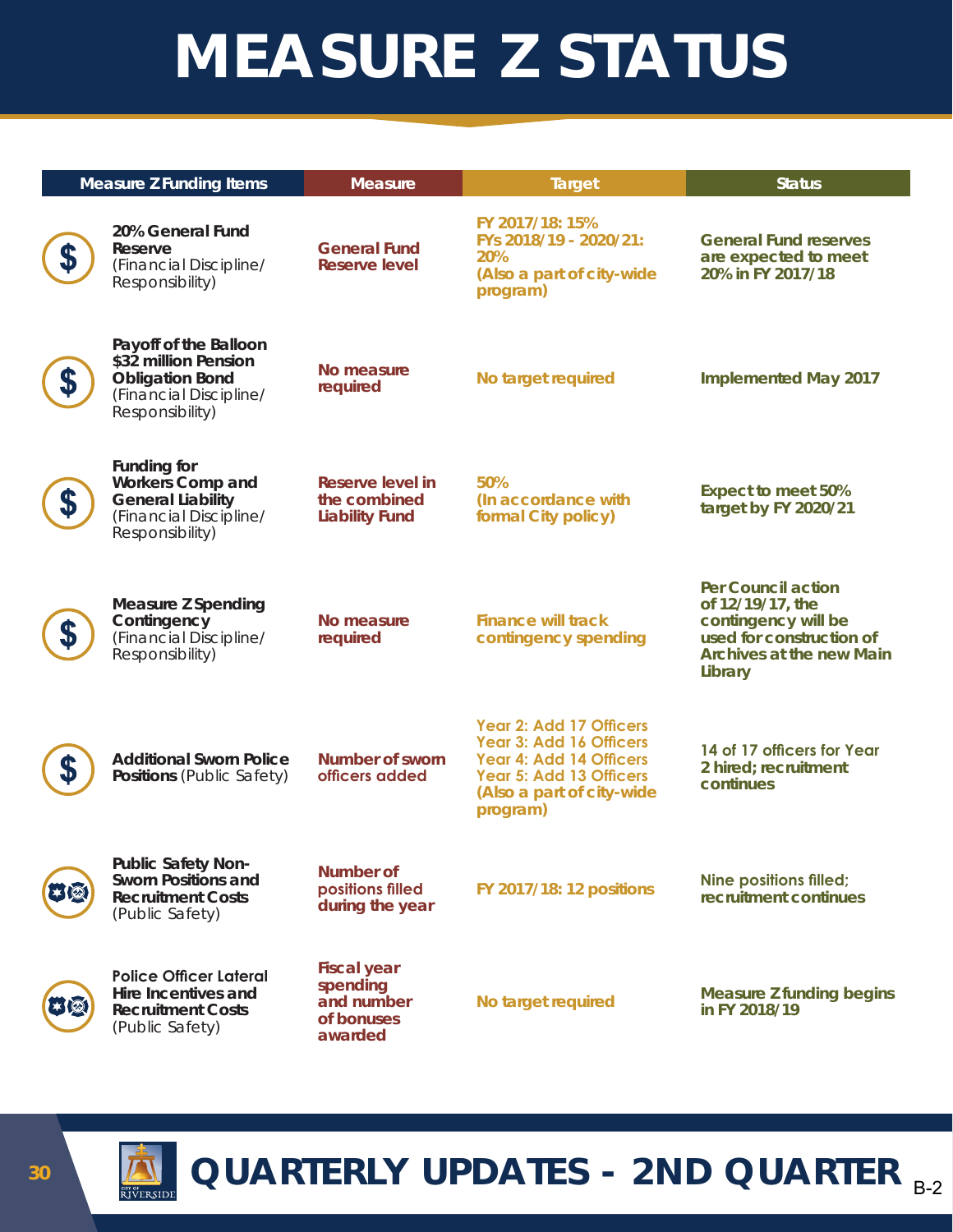|   | <b>Measure Z Funding Items</b>                                                                                      | <b>Measure</b>                       | <b>Target</b>                                                                                                    | <b>Status</b>                                                                                                                                    |
|---|---------------------------------------------------------------------------------------------------------------------|--------------------------------------|------------------------------------------------------------------------------------------------------------------|--------------------------------------------------------------------------------------------------------------------------------------------------|
|   | <b>Additional Dispatchers</b><br>(Public Safety)                                                                    | Number of<br>dispatchers<br>added    | Year 2: Add 3 Dispatchers<br>Year 3: Add 2 Dispatchers<br>Year 4: Add 2 Dispatchers<br>Year 5: Add 2 Dispatchers | 2 of 3 dispatchers hired;<br>recruitment continues                                                                                               |
|   | <b>Reinstatement of Fire</b><br>Squad (Public Safety)                                                               | No measure<br>required               | No target required                                                                                               | Implemented<br>December 2016                                                                                                                     |
|   | Reinstatement of Fire<br>Captains - Training and<br><b>Arson</b> (Public Safety)                                    | No measure<br>required               | No target required                                                                                               | Implemented July 2017                                                                                                                            |
|   | Reinstatement of<br><b>Battalion Chief</b><br>(Public Safety)                                                       | No measure<br>required               | No target required                                                                                               | Implemented July 2017                                                                                                                            |
|   | <b>Revised Police</b><br><b>Department Vehicle</b><br>Replacement and<br><b>Maintenance Plan</b><br>(Public Safety) | Number of<br>vehicles<br>replaced    | <b>Target to be determined</b>                                                                                   | Six vehicles purchased;<br>six motorcycles and 10<br>vehicles in bid process;<br>four vehicles pending<br>purchase for a total of 26<br>vehicles |
|   | <b>Refurbish Police</b><br>Department Vehicle -<br>Pilot Program (Public<br>Safety)                                 | Number of<br>vehicles<br>refurbished | <b>Target to be determined</b>                                                                                   | 10 of 13 vehicles<br>refurbished                                                                                                                 |
| ל | <b>Revised Fire Vehicle</b><br>Replacement and<br><b>Maintenance Plan</b><br>(Public Safety)                        | Number of<br>vehicles<br>replaced    | <b>Target to be determined</b>                                                                                   | 16 vehicles ordered;<br>arrival date between<br>September and<br>December 2018                                                                   |
|   | <b>Fleet Facility Capital</b><br><b>Repairs Needed</b><br>(Public Safety)                                           | <b>Project Status</b>                | No target required                                                                                               | <b>City Council approved</b><br>the bid for Fleet facility<br>modifications on 1/16/18.<br><b>Construction will begin in</b><br>Q3 2018          |
|   | <b>Additional Fleet</b><br><b>Mechanics for Police</b><br>Department<br>(Public Safety)                             | Number of<br>mechanics<br>added      | <b>Add 2 mechanics</b>                                                                                           | The recruitment and hiring<br>process is underway                                                                                                |
|   | <b>Additional Fleet</b><br><b>Mechanics for Fire</b><br>Department<br>(Public Safety)                               | Number of<br>mechanics<br>added      | <b>Add 2 mechanics</b>                                                                                           | One of two mechanics<br>hired; hiring process is<br>underway for the second<br>mechanic                                                          |

### **FISCAL YEAR 2017-2018** *<sup>31</sup>*

B-3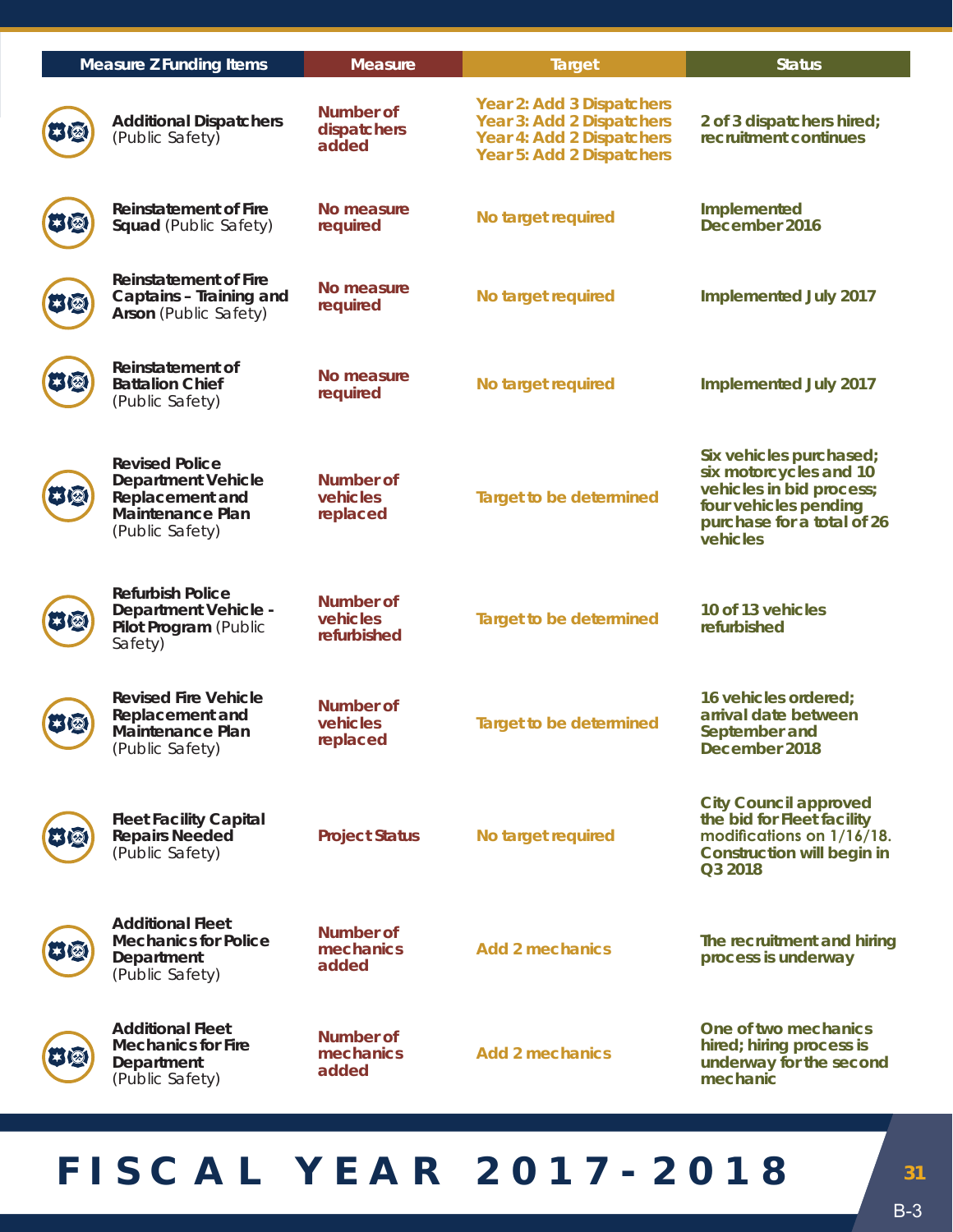| <b>Measure Z Funding Items</b> |                                                                                                             | <b>Measure</b>                                                                                                                                         | <b>Target</b>                                                                                                                                                                     | <b>Status</b>                                                                                                                                                               |
|--------------------------------|-------------------------------------------------------------------------------------------------------------|--------------------------------------------------------------------------------------------------------------------------------------------------------|-----------------------------------------------------------------------------------------------------------------------------------------------------------------------------------|-----------------------------------------------------------------------------------------------------------------------------------------------------------------------------|
|                                | <b>Funding Gap - Existing</b><br>Services (Critical<br><b>Operating Needs)</b>                              | <b>Measure</b><br><b>Z</b> Funding<br>allocated to<br><b>General Fund</b>                                                                              | No target required                                                                                                                                                                | Implemented July 2017                                                                                                                                                       |
|                                | General Plan Update -<br><b>Includes Zoning Code</b><br><b>Changes</b> (Critical<br><b>Operating Needs)</b> | <b>Measure</b><br>Z funding<br>contributed to<br>update and<br>changes                                                                                 | <b>Target to be determined</b>                                                                                                                                                    | A Request for<br><b>Qualifications (RFQ) for</b><br>the General Plan Update<br>& Rezoning is expected to<br>be released in Q3 2018                                          |
|                                | <b>Homeless Services</b><br>(Critical Operating<br>Needs)                                                   | Currently<br>undefined, to<br>be based on the<br>types of services<br>funded by<br>Measure Z<br>(e.g., housing<br>units if housing<br>services funded) | <b>Currently undefined, to</b><br>be based on the types of<br>services funded by<br><b>Measure Z</b><br>(e.g., number of housing<br>units provided if housing<br>services funded) | The draft Housing First<br>Strategy was released<br>to the community on<br>January 2, 2018 and will<br>be presented to City<br>Council on February 27,<br>2018 for adoption |
|                                | Principal Analyst-<br><b>City Manager's Office</b><br>(Critical Operating<br>Needs)                         | No measure<br>required                                                                                                                                 | No target required                                                                                                                                                                | <b>Hired October 2017</b>                                                                                                                                                   |
|                                | <b>Budget Engagement</b><br><b>Commission Support</b><br>(Critical Operating<br>Needs)                      | No measure<br>required                                                                                                                                 | No target required                                                                                                                                                                | Implemented June 2017                                                                                                                                                       |
|                                | <b>New Downtown Main</b><br>Library (Facility Capital<br>Needs)                                             | <b>Status of Library</b><br>project and<br>funding                                                                                                     | No target required                                                                                                                                                                | <b>New Main Library project</b><br>approved by City<br>Council; staff is reviewing<br>designs. Opening<br>estimated Spring 2020                                             |
|                                | Eastside Library<br><b>Site Selection</b><br>(Facility Capital Needs)                                       | <b>Progress toward</b><br>replacement site<br><i>identification</i>                                                                                    | No target required                                                                                                                                                                | Staff is researching site<br>options for City Council's<br>consideration                                                                                                    |
|                                | <b>New Police</b><br><b>Headquarters</b><br>(Facility Capital Needs)                                        | <b>Project Status</b>                                                                                                                                  | No target required                                                                                                                                                                | In progress; site options<br>being considered                                                                                                                               |



## *D* **QUARTERLY UPDATES - 2ND QUARTER**